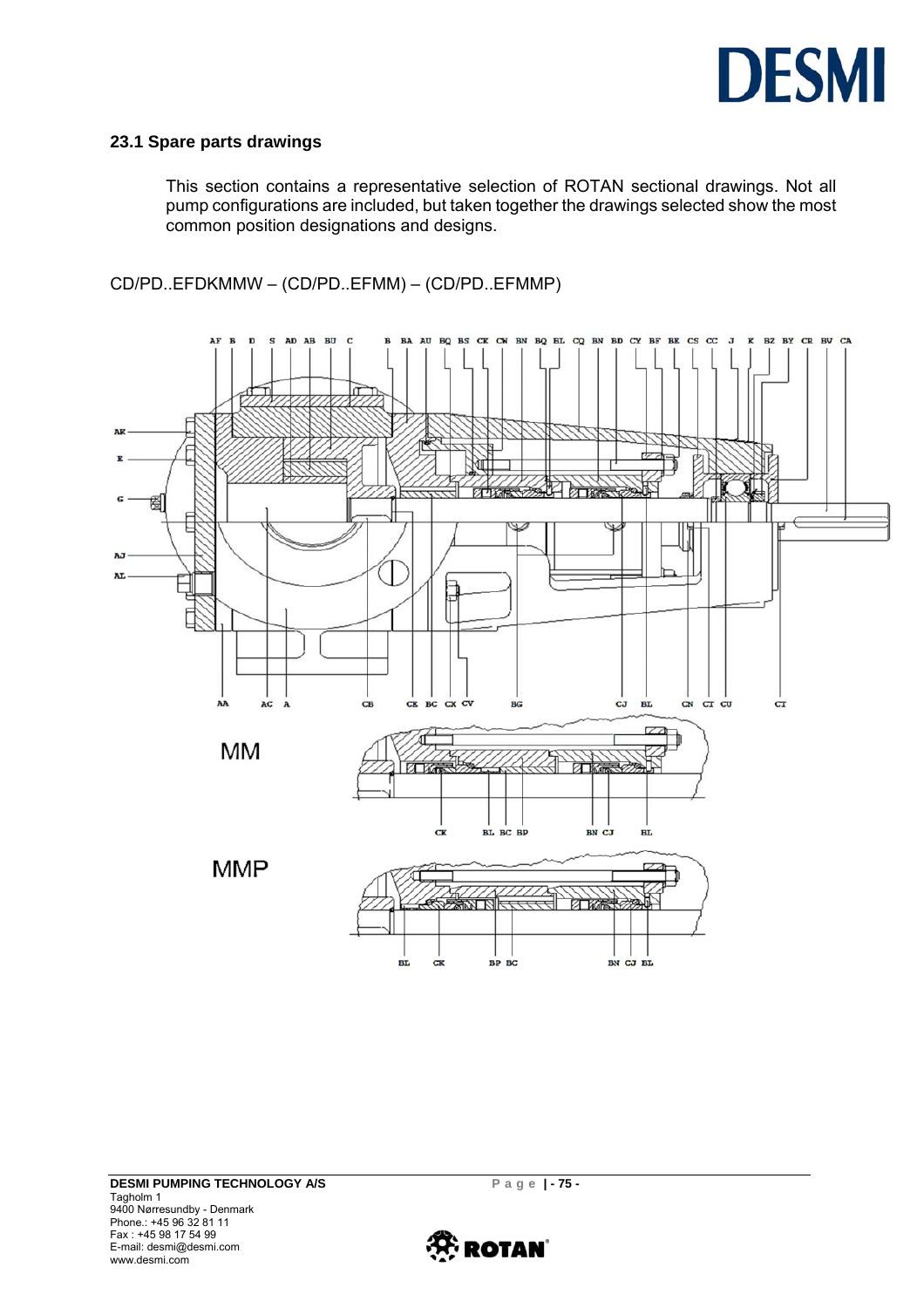

CD/PD..EF



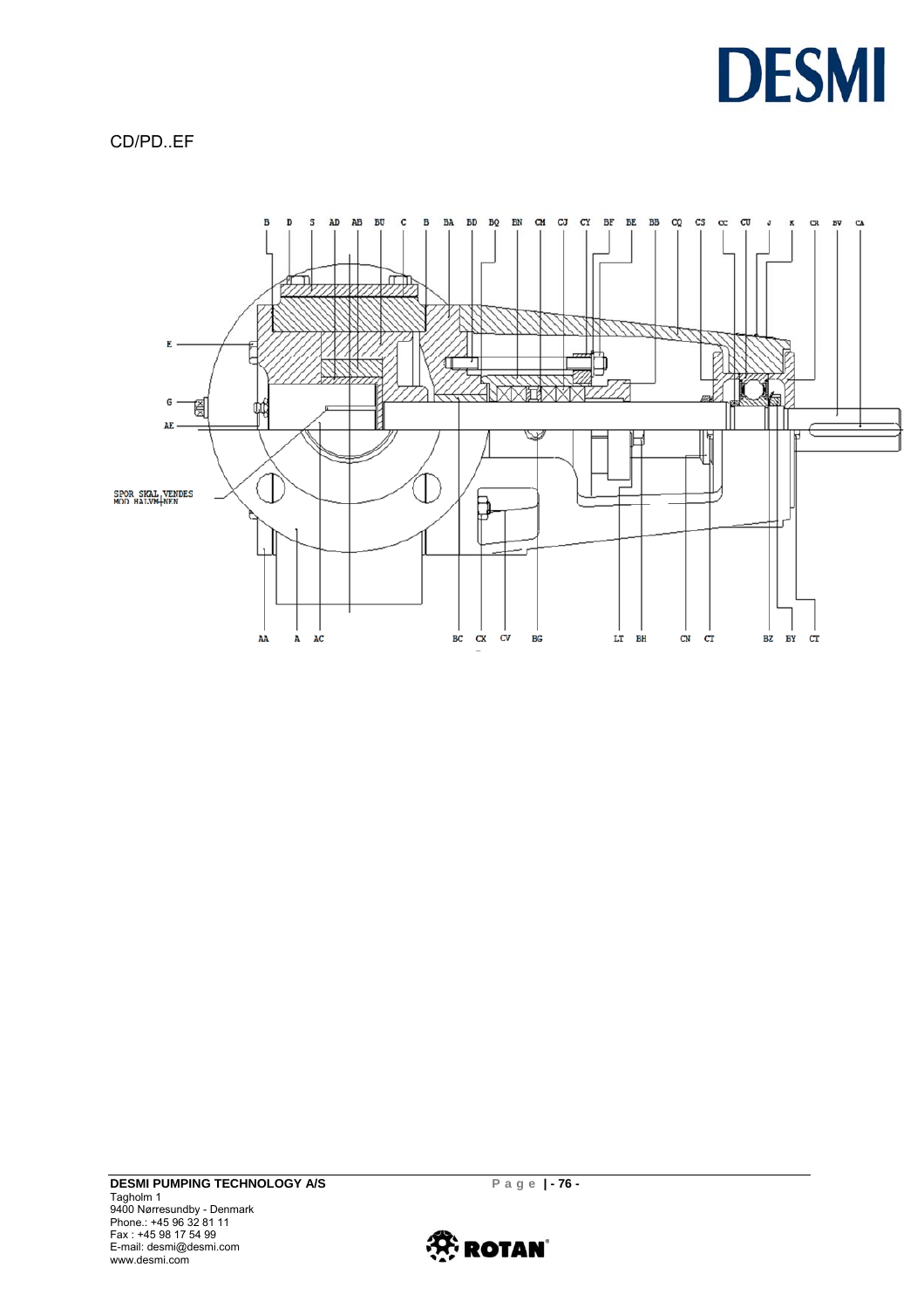



Tagholm 1 9400 Nørresundby - Denmark Phone.: +45 96 32 81 11 Fax : +45 98 17 54 99 E-mail: desmi@desmi.com www.desmi.com

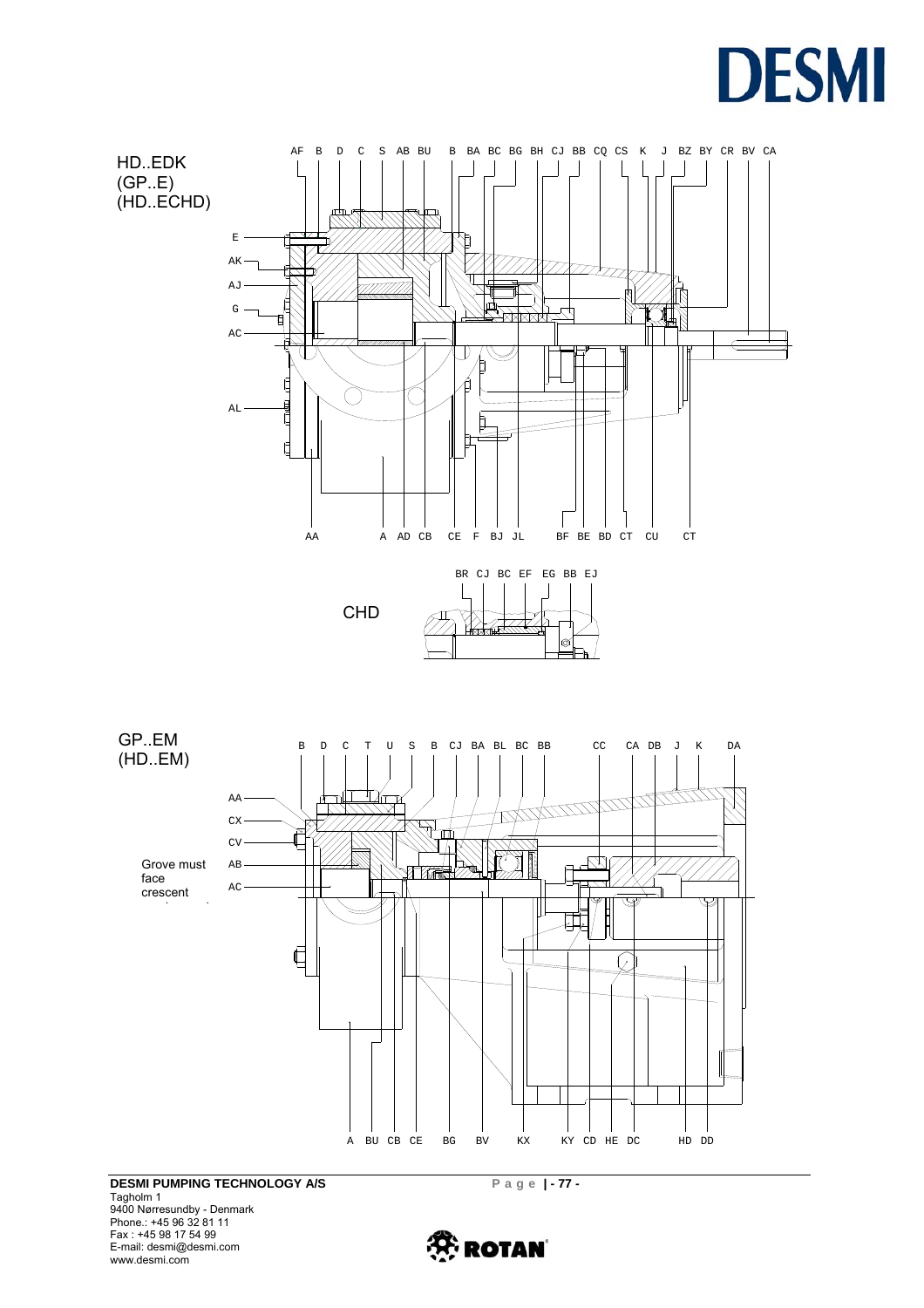

### ED…EFDK



### Bypass valve for HD,GP (CD,PD,ED)



**DESMI PUMPING TECHNOLOGY A/S** Page | - 78 -Tagholm 1 9400 Nørresundby - Denmark Phone.: +45 96 32 81 11 Fax : +45 98 17 54 99 E-mail: desmi@desmi.com www.desmi.com

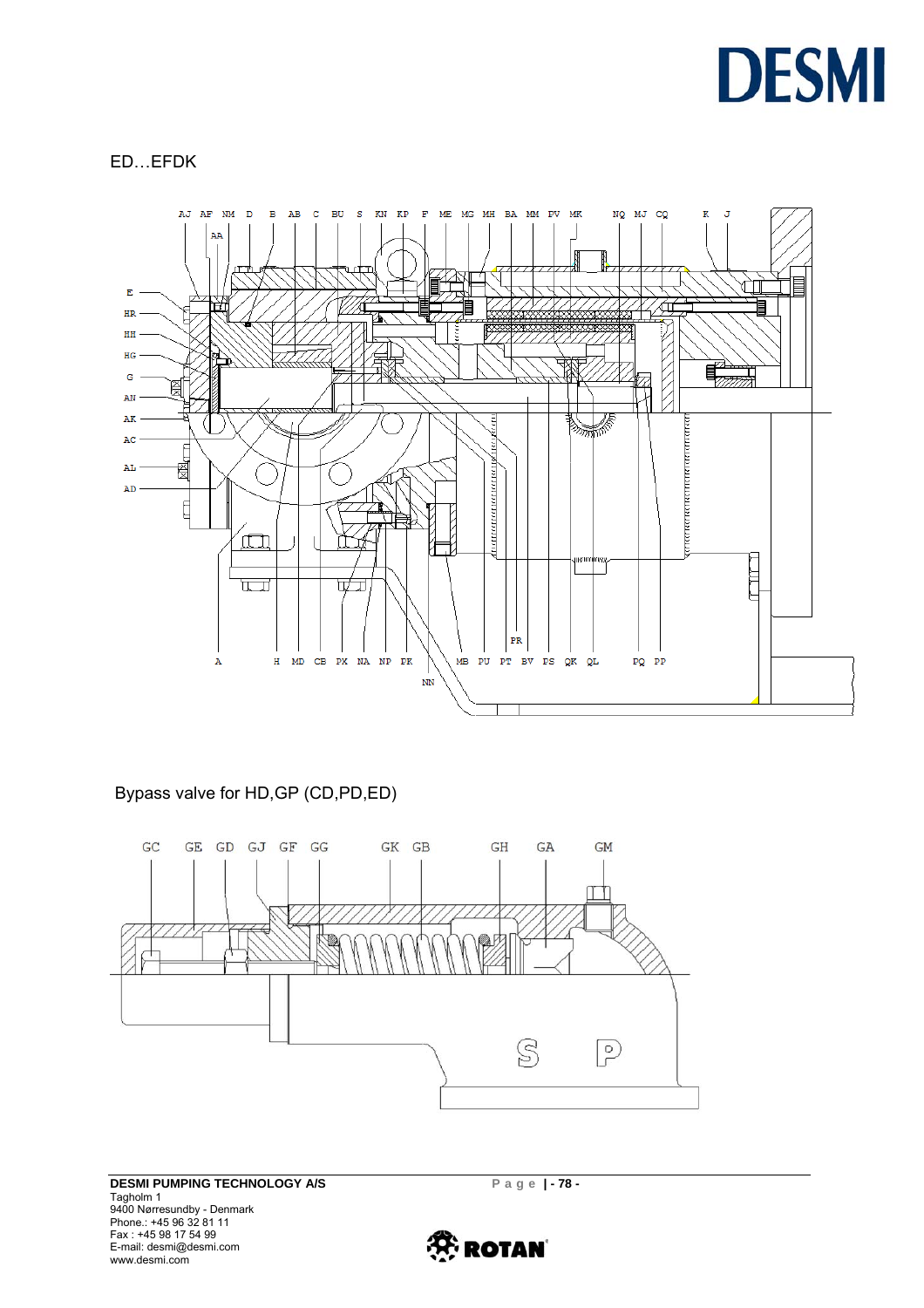

HD202EM



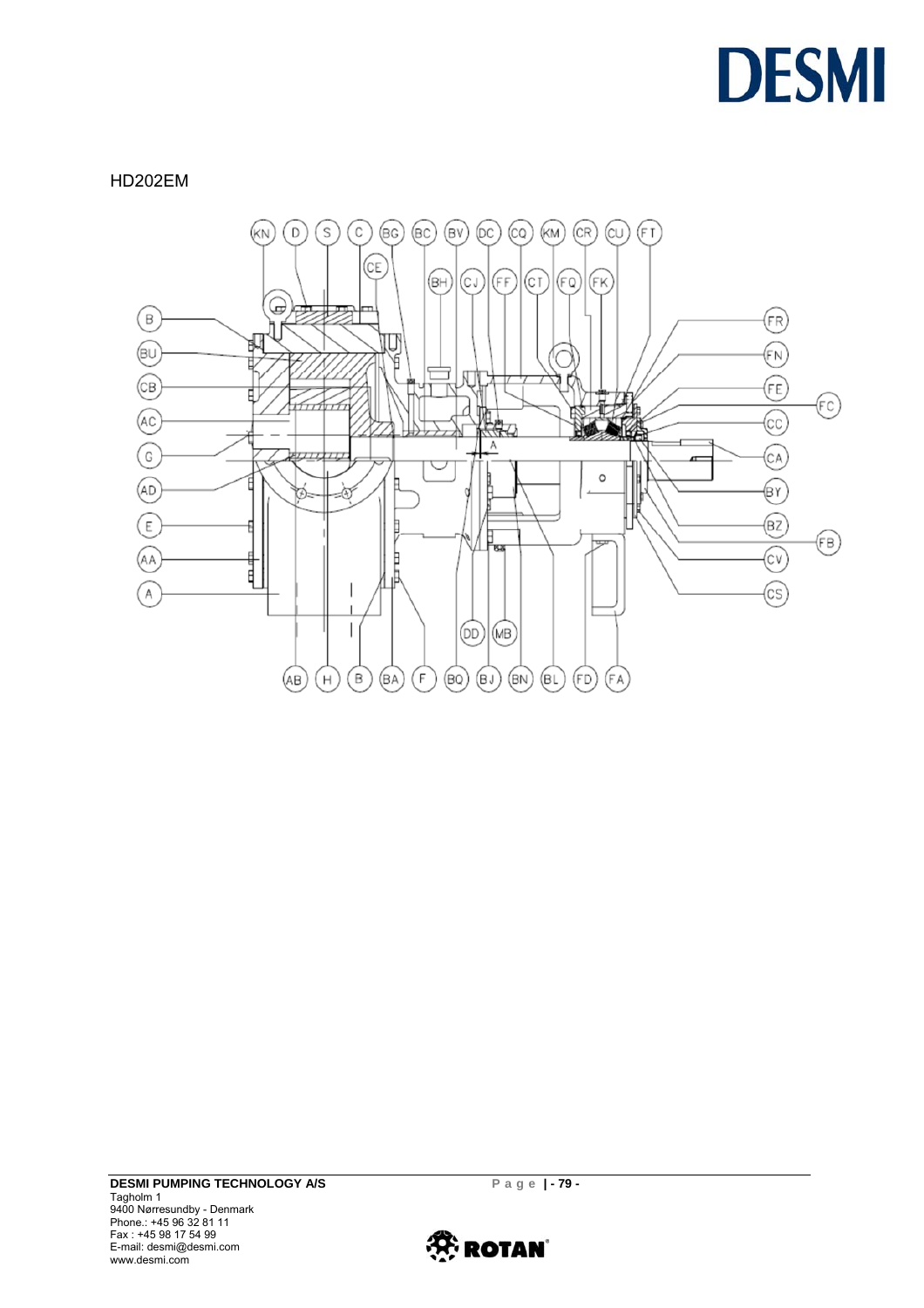# **DESMI**

## **24. spare part list**

| <u>Pos.</u> | <b>Designation</b>            | Pos.        | <b>Designation</b>             |  |
|-------------|-------------------------------|-------------|--------------------------------|--|
| A           | Pump casing                   | AB          | Idler                          |  |
| B           | Gasket/O-ring                 | <b>AC</b>   | Idler pin                      |  |
| C           | Gasket                        | <b>AD</b>   | Idler bushing                  |  |
| D           | <b>Bolt</b>                   | <b>AE</b>   | Lubrication nipple/pipe plug   |  |
| E           | <b>Bolt</b>                   | <b>AF</b>   | Gasket                         |  |
| F           | <b>Bolt</b>                   | AJ          | Heating jacket                 |  |
| G           | Pipe plug                     | AK          | <b>Bolt</b>                    |  |
| H           | Plastic cap                   | AL          | Pipe plug                      |  |
| J           | Drive screw                   | AU          | O-ring                         |  |
| Κ           | Name plate                    | BA          | Rear cover                     |  |
| S           | <b>Blind cover</b>            | BB          | Packing gland/bearing cover    |  |
| T           | Pipe plug                     | BC          | Main bearing bush/Ball bearing |  |
| U           | Gasket                        | <b>BD</b>   | Stud bolt/bolt                 |  |
| AA          | Front cover                   | BE          | <b>Nut</b>                     |  |
| <u>Pos.</u> | <b>Designation</b>            | <u>Pos.</u> | <b>Designation</b>             |  |
| BF          | Washer                        | EG          | Seal ring                      |  |
| BG          | Pipe plug/lubrication nipple  | EJ          | <b>Bolt</b>                    |  |
| BH          | Bolt/pipe plug                | FA          | Support                        |  |
| <b>BJ</b>   | <b>Bolt</b>                   | <b>FB</b>   | Cover for bearing nut          |  |
| <b>BL</b>   | Priming pin                   | <b>FC</b>   | Set screw                      |  |
| <b>BN</b>   | Shaft seal housing            | FD          | Set screw                      |  |
| <b>BP</b>   | Intermediate bearing          | <b>FE</b>   | Oil seal                       |  |
| BQ          | Gasket                        | FF          | Bearing housing cover          |  |
| <b>BR</b>   | Spacer ring                   | FK          | Lubrication nipple             |  |
| <b>BS</b>   | $O$ -ring                     | <b>FN</b>   | Socket set screw               |  |
| <b>BU</b>   | Rotor                         | FQ          | $O$ -ring                      |  |
| BV          | Shaft                         | <b>FR</b>   | O-ring                         |  |
| BY          | Ball/Roller bearing nut       | <b>FT</b>   | O-ring                         |  |
| <b>BZ</b>   | Ball/Roller bearing lock ring | GA          | Valve cone                     |  |
| CA          | Key                           | <b>GB</b>   | Key                            |  |
| CB          | Key                           | GC          | Adjusting screw                |  |
| CC          | Fixing ring/spacer ring       | GD          | <b>Nut</b>                     |  |
| CD          | Threaded screw                | <b>GE</b>   | Canister                       |  |

**DESMI PUMPING TECHNOLOGY A/S** Page |-80 -Tagholm 1 9400 Nørresundby - Denmark Phone.: +45 96 32 81 11 Fax : +45 98 17 54 99 E-mail: desmi@desmi.com www.desmi.com